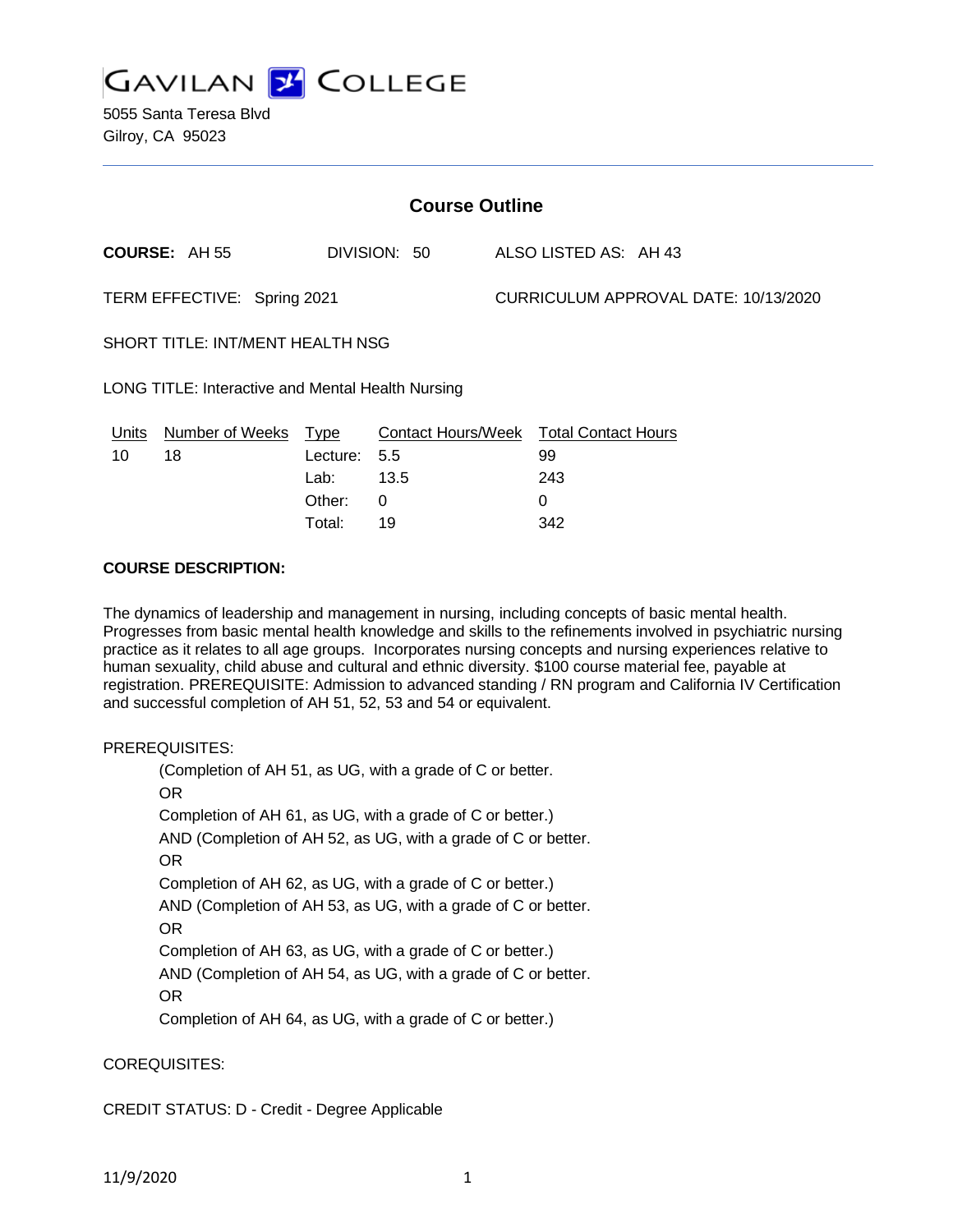# GRADING MODES

L - Standard Letter Grade

### REPEATABILITY: N - Course may not be repeated

## SCHEDULE TYPES:

- 02 Lecture and/or discussion
- 03 Lecture/Laboratory
- 04 Laboratory/Studio/Activity
- 04B Laboratory LEH 0.75
- 05 Hybrid
- 71 Dist. Ed Internet Simultaneous
- 72 Dist. Ed Internet Delayed
- 73B Dist. Ed Internet LAB-LEH 0.75

# **STUDENT LEARNING OUTCOMES:**

1. Students will communicate clearly, verbally and in writing using appropriate grammar, vocabulary and word usage with patients, peers, facility staff and instructors representing diverse populations and viewpoints.

Measure: Written careplans Clinical evaluations

PLO: 1,2,3,4,5,6

ILO: 2, 1, 3, 4, 6, 7

GE-LO:

Year assessed or anticipated year of assessment: 2014-2015

2. Students will use principles of college-level mathematical concepts to correctly calculate medication dosages and intravenous solution flow rates.

Measure: Clinical evaluation Clinical calculation exams

PLO: 1,2,3,4,5,6

ILO: 2,3

GE-LO:

Year assessed or anticipated year of assessment: 2014-2015

3. Students will demonstrate appropriate active listening skills using techniques of therapeutic communication to verify that communication has been accurately interpreted. Students will use language interpreters at appropriate times in the clinical settings.

Measure: Classroom presentations

Role play with instructor evaluation

Clinical evaluations

PLO: 1,2,3,4,5,6

ILO: 2, 1, 3, 4, 6

GE-LO:

Year assessed or anticipated year of assessment: 2014-2015

4. Students will interact effectively with people of all ages, many cultures and ethnicities demonstrating awareness of the students' own values and opinions, as well as awareness and respect of the opinions and values of others

Measure: Clinical evaluations Classroom participation in discussions regarding ethical dilemmas of patient care process recordings

PLO: 1,2,3,4,5,6

ILO: 4.6

GE-LO:

Year assessed or anticipated year of assessment: 2014-2015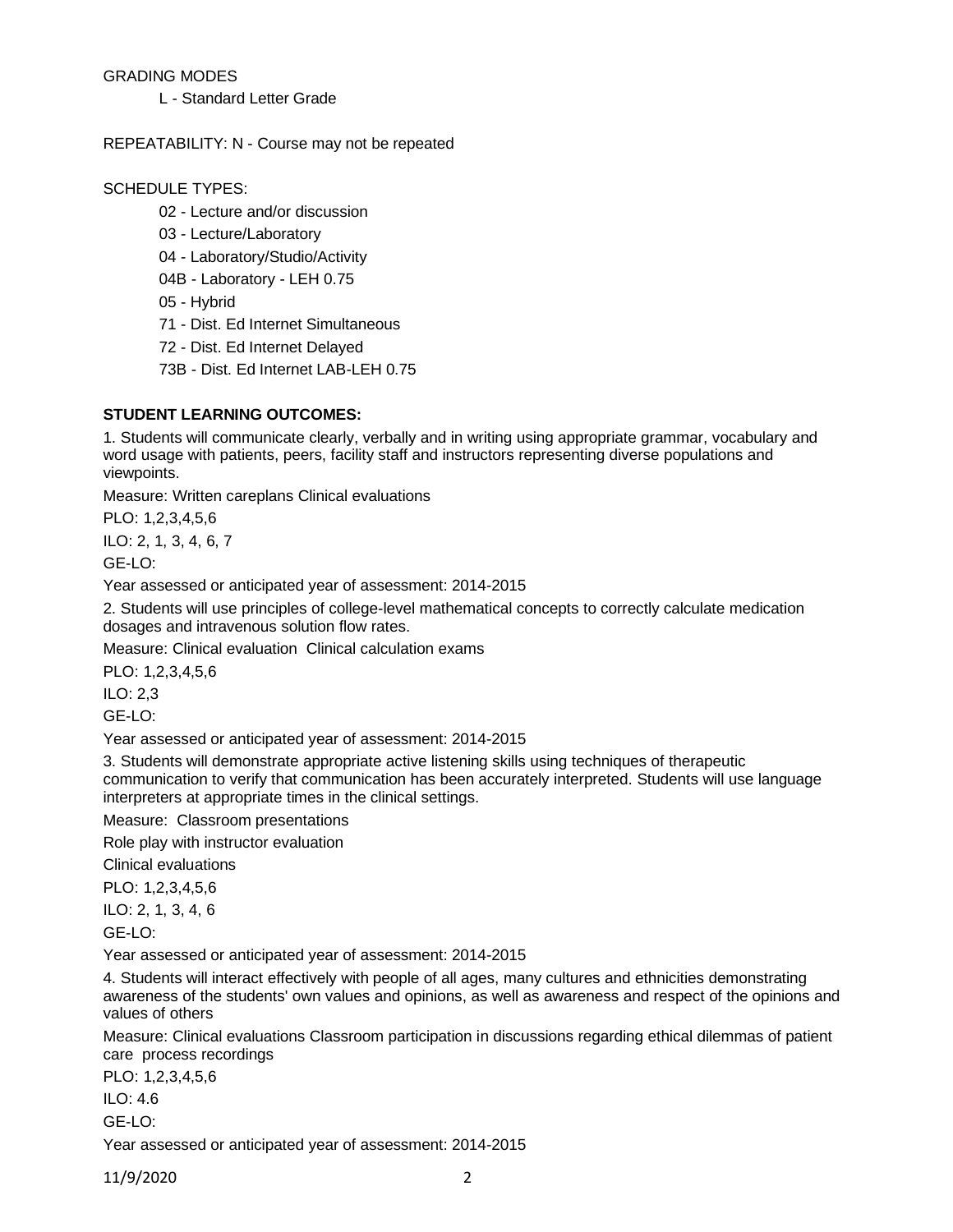5. Students will critically analyze data from textbooks, patient charts including electronic charts, dictionaries, reference books, and the internet. Apply theoretical concepts and facts to real life situations, with computer simulated patient situations and exams.

Measure: Written course work

Clinical evaluations

Exams

PLO: 1,2,3,4,5,6

ILO: 2, 1, 3, 4, 6

GE-LO:

Year assessed or anticipated year of assessment: 2014-2015

6. Students will analyze pre-written patient plans of care and will individualize the plan to a specific patient.

Measure: Written care plans

Clinical evaluations

PLO: 1,2,3,4,5,6

ILO: 2,1,3,4,6,7

GE-LO:

Year assessed or anticipated year of assessment: 2014-2015

7. Student will reflect creative and critical thinking skills. Creative and critical thinking is characterized by openness of inquiry, ability to ask pertinent questions, production of new ideas, flexible problem solving, examination of underlying assumptions, and an ability to present diverse perspectives.

Measure: Written coursework Classroom presentations Case studies

Exams

PLO: 1,2,3,4,5,6

ILO: 2,1,3,4,6

GE-LO:

Year assessed or anticipated year of assessment: 2014-2015

8. Students will use therapeutic nursing interventions which reflect the standard of nursing practice. This will be exhibited by the student's ability to use psychomotor and psychosocial interventions which promote health; and prevent, minimize, or resolve problems as identified by the nurse and patient. Therapeutic interventions are independent actions grouped in theory-based research and experiences.

Measure: Clinical evaluations

Actual care plans

Licensure exam

PLO: 1,2,3,4,5,6

ILO: 2,1,3,4,6

GE-LO:

Year assessed or anticipated year of assessment: 2014-2015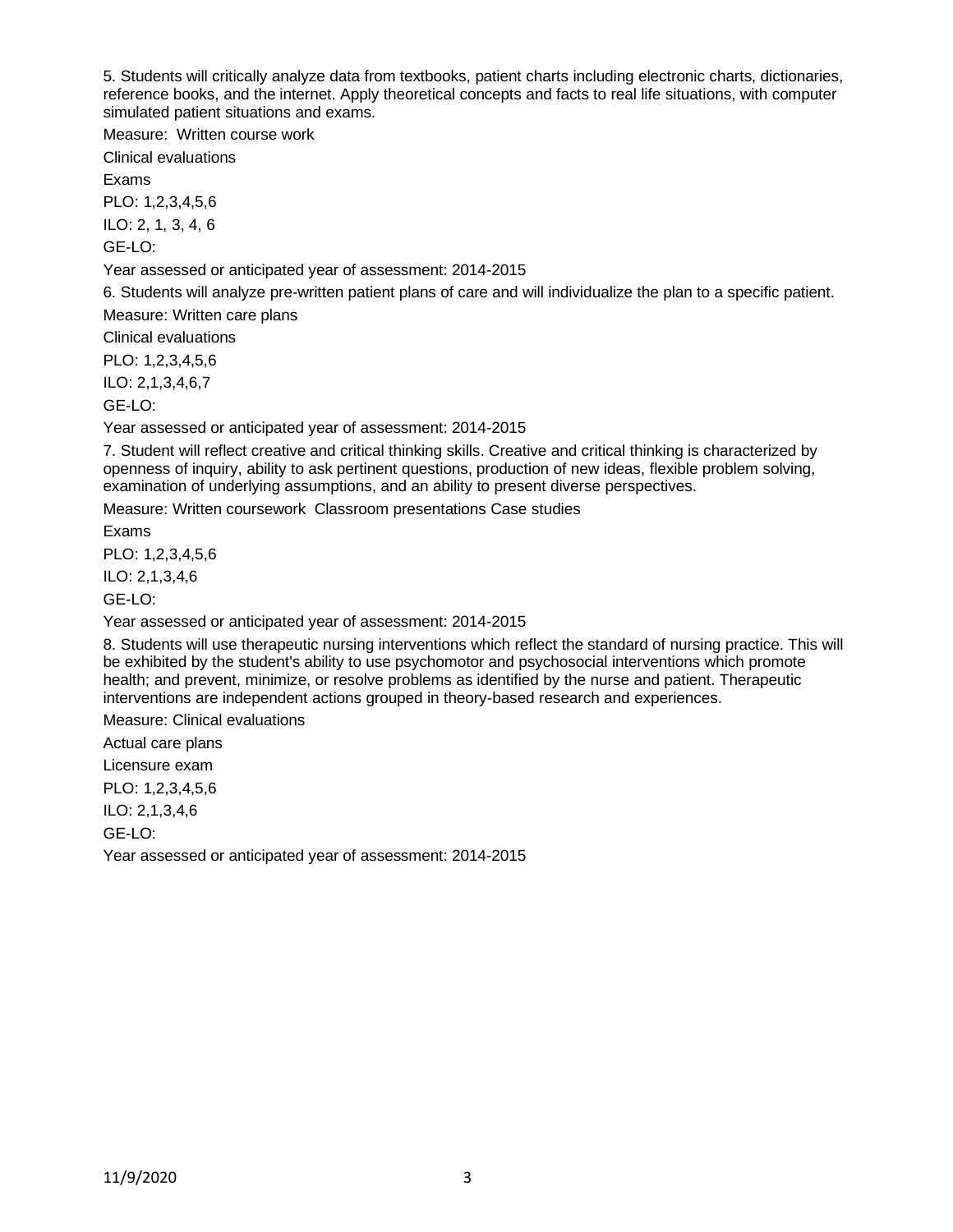9. Students will utilize nursing process to prioritize and organize nursing care and to problem solve. Nursing process includes:

a. Assessment of objective and subjective patient data

b. Analysis of data using the information to develop patient outcomes in

planning patient care

c. Identify and implement appropriate nursing interventions to meet expected

outcomes

d. Revise the plan of care as needed based on the information from the evaluation

Measure: Written care plans

Active care plans in the clinical setting

Clinical evaluations

Case studies using actual patients

PLO: 1,2,3,4,5,6

ILO: 2,1,3,4,6

GE-LO:

Year assessed or anticipated year of assessment: 2014-2015

PROGRAM LEARNING OUTCOMES:

1.Apply principles of oral, written and verbal communication to convey relevant, accurate and complete information

2. Apply the nursing process by assessing, planning, implementing and evaluating nursing care and teaching the maintenance of health and prevention of disease.

3. Practice within professional and legal standards and ethical principles and demonstrate sensitivity to the cultural differences of clients.

4. Demonstrate an ability to practice safely.

5. Function within the scope of practice for designated licensure.

6.Take and pass the licensure exam.

# **CONTENT, STUDENT PERFORMANCE OBJECTIVES, OUT-OF-CLASS ASSIGNMENTS**

# Curriculum Approval Date: 10/13/2020 **DE MODIFICATION ONLY**

See complete course outline in Curriculum Specialist's Office. / Out of class assignments required on a 2 to 1 basis for Lecture units granted.

Topics include:

- 1. Critical Thinking in the Nursing Process
- 2. Culturally Competent Care
- 3. Health History and Physical Examination
- 4. Patient and Family Teaching
- 5. Older Adults
- 6. Community-Based Nursing and Home Care
- 7. Complementary and Alternative Therapies
- 8. Stress
- 9. Pain
- 10. End-of-Life Care
- 11. Addictive Behaviors
- 12. Inflammation, Infection, and Healing
- 13. Peripheral Nerve and Spinal Cord Problems
- 14. Genetics and Altered Immune Responses including Human Immunodeficiency Virus Infection
- 15. Cancer
- 16. Fluid, Electrolyte, and Acid-Base Imbalances
- 17. Preoperative Care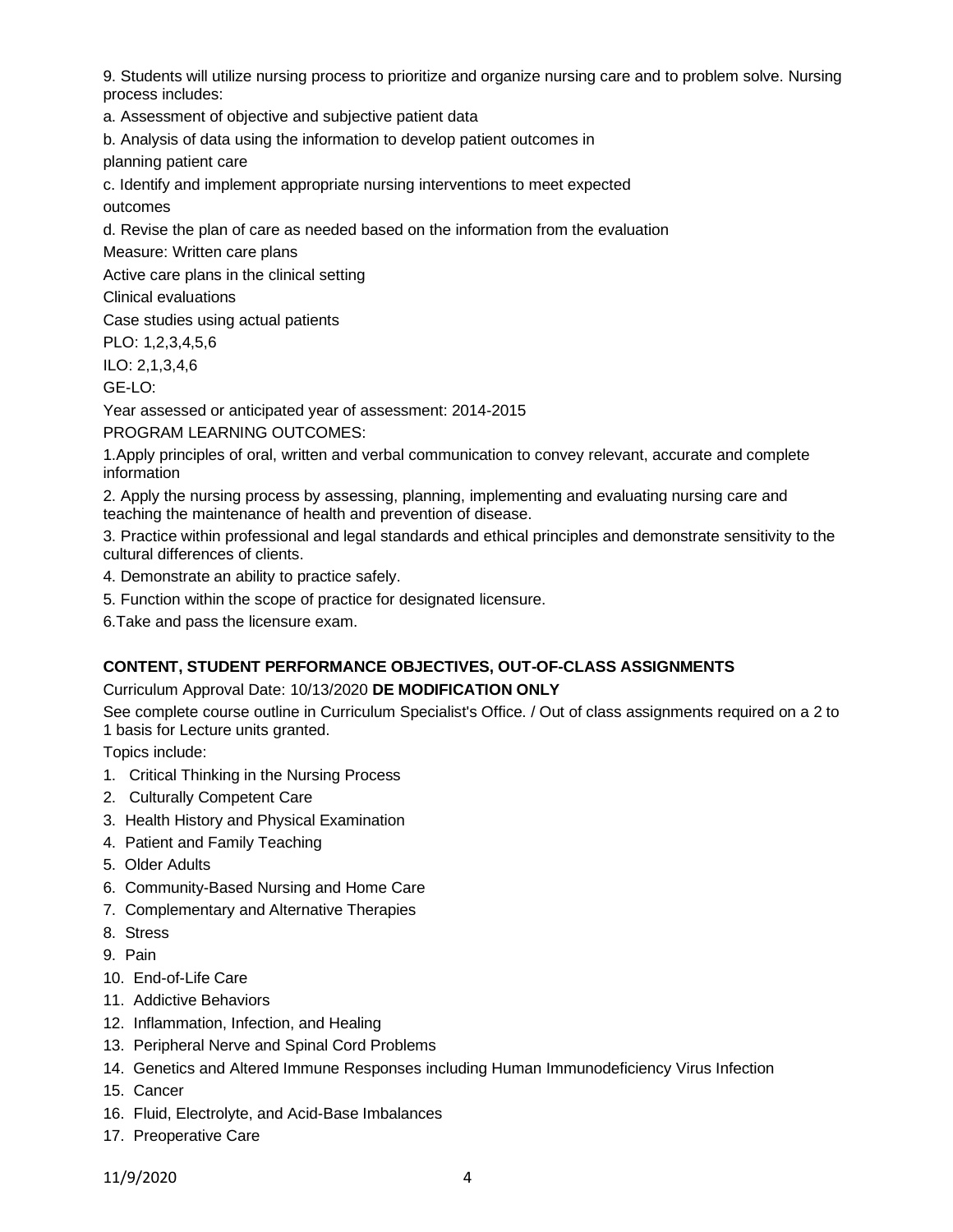- 18. Intraoperative Care
- 19. Postoperative Care
- 20. Visual and Auditory Systems
- 21. Visual and Auditory Problems
- 22. Integumentary System
- 23. Integumentary Problems
- 24. Burns
- 25. Respiratory System
- 26. Upper Respiratory Problems
- 27. Lower Respiratory Problems
- 28. Obstructive Pulmonary Diseases
- 29. Foundations of Psychiatric Mental Health Nursing
- 30. Clinical Experiences: Rewards, Challenges, and Solutions
- 31. Psychobiology
- 32. Legal and Ethical Implications in Clinical Practice
- 33. Cultural and Spiritual Issues
- 34. The Nursing Process
- 35. Principles of Communication
- 36. Growth and Development Across the Life Span
- 37. Anxiety and Related Disorders
- 38. Mood Disorders: Depression and Mania
- 39. The Schizophrenias
- 40. Personality Disorders
- 41. Substance-Related Disorders
- 42. Delirium, Dementia, and Amnestic and Other Cognitive Disorders
- 43. Disorders of Childhood and Adolescence
- 44. Eating Disorders
- 45. Sexual Disorders
- 46. Adjustment Disorders
- 47. Interactive, Activity, and Electroconvulsive Therapies
- 48. Psychopharmacology
- 49. Complementary and Alternative Therapies
- 50. Crisis: Concepts and Interventions
- 51. Violence: Abuse, Neglect, and Rape
- 52. Suicide
- 53. Grief and Loss
- 54. Persons with HIV/AIDS
- 55. Community Psychiatric Mental Health Nursing
- 56. Persons with Severe and Persistent Mental Illness

# **METHODS OF INSTRUCTION:**

Lecture, lab, skills demonstration, return demonstration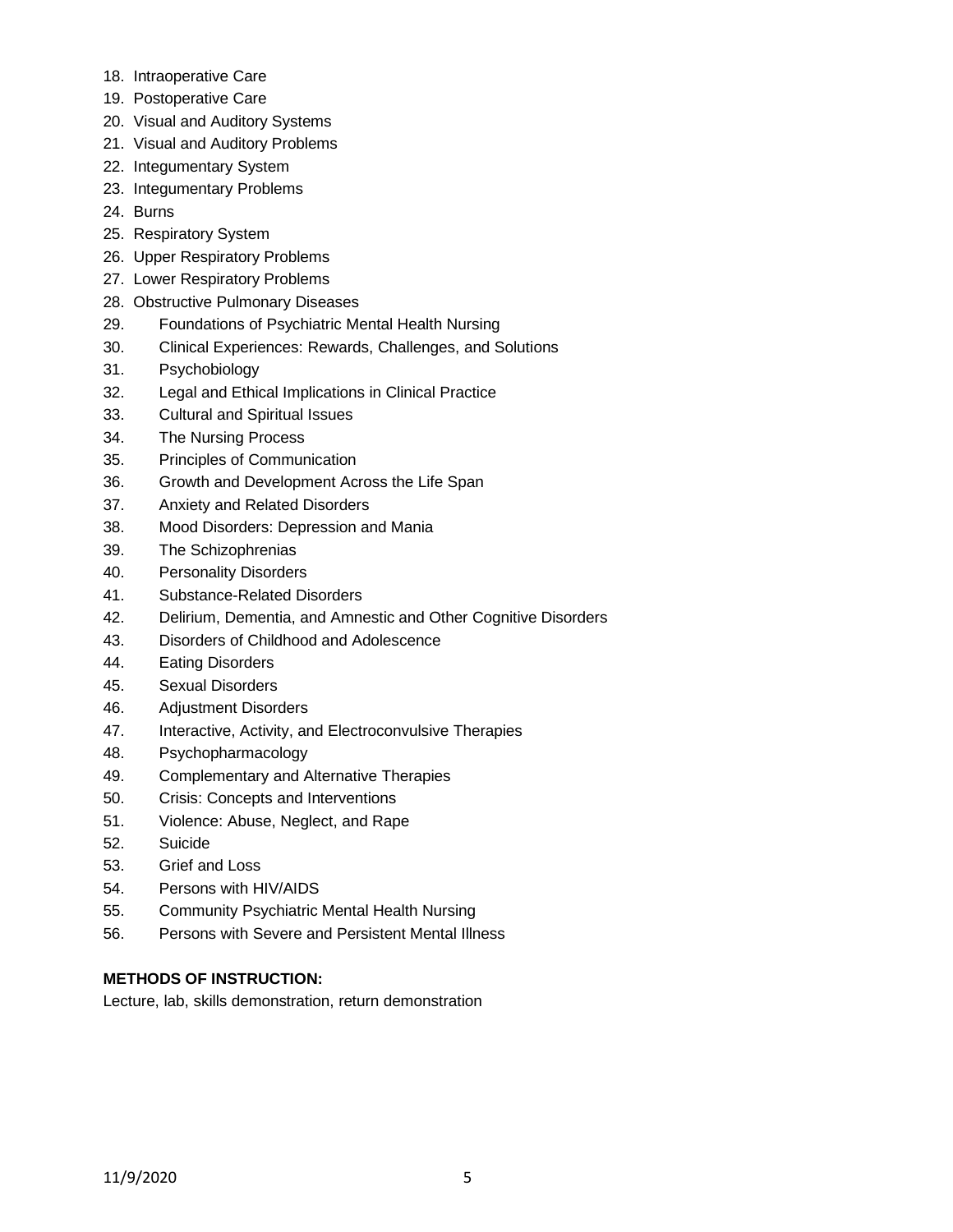# **METHODS OF EVALUATION:**

CATEGORY 1 - The types of writing assignments required: Percent range of total grade: 15 % to 25 % Written Homework Reading Reports Lab Reports Essay Exams Term or Other Papers Other: Classroom presentations, internet assignments CATEGORY 2 - The problem-solving assignments required: Percent range of total grade: % to % Homework Problems **Quizzes** Exams Other: Minimum 90% competency level pass/fail only CATEGORY 3 - The types of skill demonstrations required: Percent range of total grade: 5 % to 15 % Class Performance/s Performance Exams CATEGORY 4 - The types of objective examinations used in the course: Percent range of total grade: 80 % to 90 % Multiple Choice True/False Matching Items **Completion** Other: Calculations CATEGORY 5 - Any other methods of evaluation: Clinical evaluation is pass/fail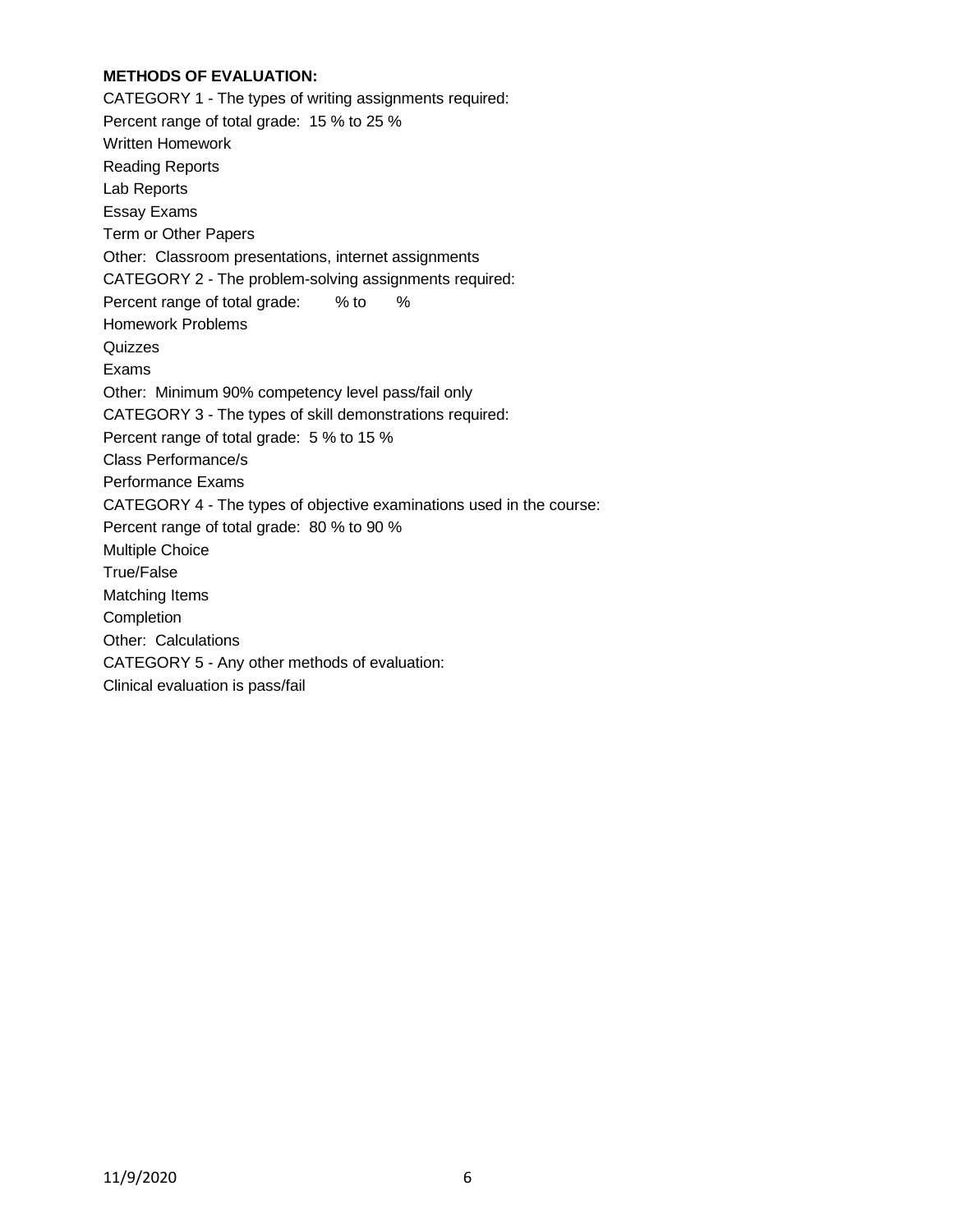# **REPRESENTATIVE TEXTBOOKS:**

Required Texts:

American Psychological Association. (2009). Publication manual of the American Psychological Association. 6th ed. Washington, DC: American Psychological Association.

Billings, D. M. (2013). Lippincott?s Q & A review for the NCLEX-RN. 11th ed. Philadelphia, PA: Lippincott, Williams & Wilkins.

Claywell, L. (2013). LPN to RN Transitions. St. Louis, MO: Elsevier.

Fortinash, K., & Holoday-Worret, P. (2012). Psychiatric mental health nursing. 5th ed. St. Louis, MO: Mosby.

HESI. (2013). Comprehensive review for the NCLEX-RN examination. 4th ed. St. Louis, MO: Elsevier.

Nettina, K. (2013) Lippincott manual of nursing practice. 10th ed. New York, NY: Lippincott, Williams & Wilkins.

Potter, P., & Perry, A. (2013) Mosby?s nursing video skills DVD: Basic, Intermediate & Advanced Skills. 4th ed. St. Louis, MO: Mosby.

Silvestri, L. (2013). Saunders comprehensive review for the NCLEX-RN examination. 6th ed. St. Louis, MO: Elsevier.

Required Software:

Deglin, J., & Summers, S. (2013). Nursing central for PDA, web & wireless. Philadelphia, PA: F.A. Davis. Epocrates. (2013). Epocrates for the health professional. Free download. San Mateo, CA: Athenahealth. HESI. (2014). Patient Reviews. St. Louis, MO: Elsevier.

Elsevier. (2014) Adaptive quizzing for the NCLEX-RN exam. St. Louis, MO: Elsevier.

Recommended Texts:

Deglin, J., & Vallerand, A. (2014). Davis?s drug guide for nurses. 14th ed. Philadelphia, PA: F.A. Davis. Lacharrity, L., Kumagai, C., Bartz, B. (2011). Prioritization, delegation and assignment. 2nd ed. St. Louis, MO: Elsevier.

Irwin, B., & Burchhardt, J. (2013). NCLEX-RN, strategies, practice and review. 2013-2014 ed. New York, NY: Kaplan.

Pagana, K., & Pagana, T. (2012). Diagnostic lab test reference. 11th ed. St. Louis, MO: Elsevier.

Van Meter, K., & Hubert, R. (2010). Gould?s Pathophysiology for the health professions. 5th ed. St. Louis, MO: Mosby.